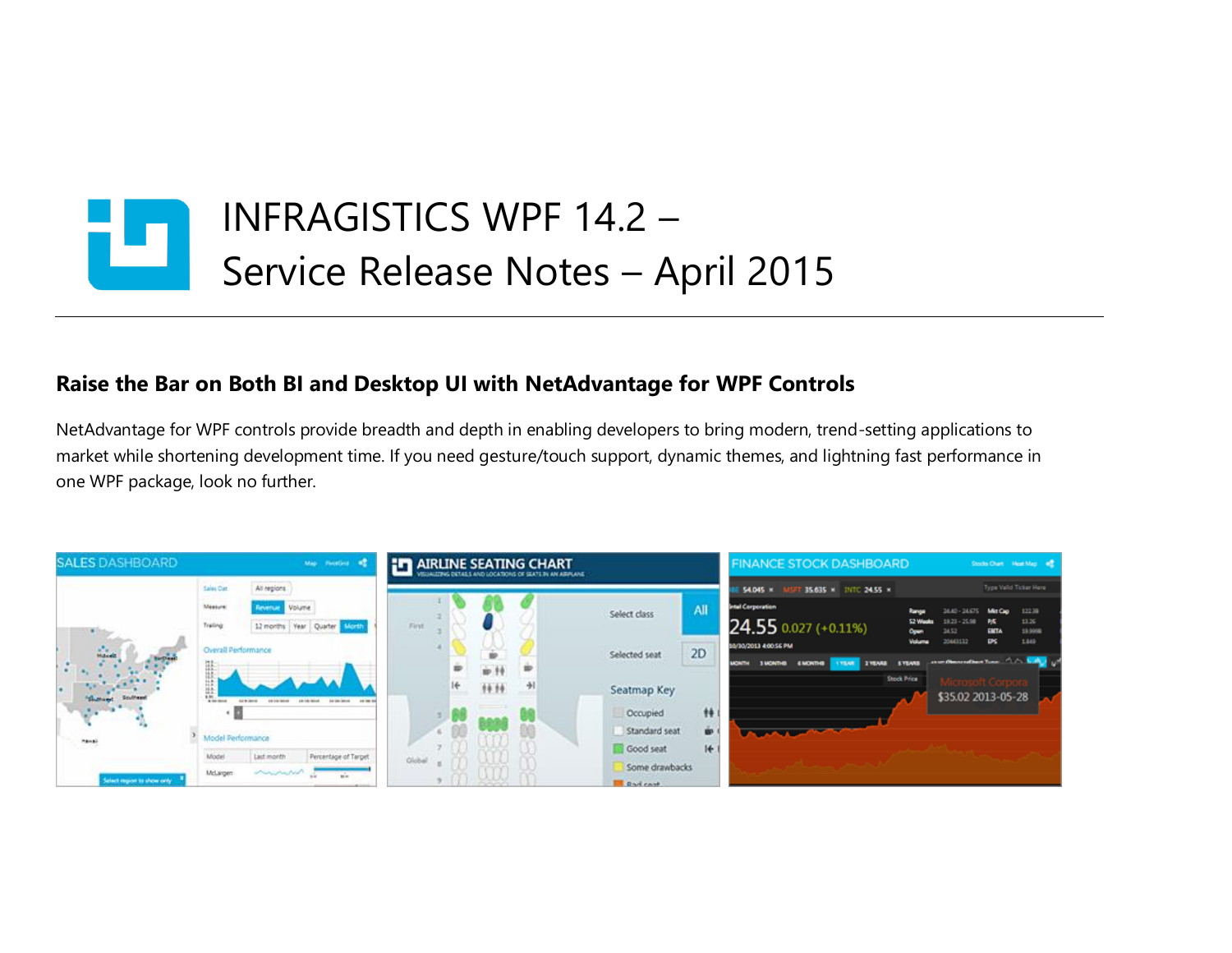## **Installation**

## **What's Changed**

| <b>Components</b>    | <b>Product Impact</b> | <b>Description</b>                                                                                                                                                       |
|----------------------|-----------------------|--------------------------------------------------------------------------------------------------------------------------------------------------------------------------|
| Barcode              | <b>Bug Fix</b>        | The PDF 417 Barcode doesn't appear with the proper height.                                                                                                               |
| Calendar             | <b>Bug Fix</b>        | The foreground of the selected Calendar Items should be changed in the Office 2010 Black theme.                                                                          |
| Calendar             | <b>Bug Fix</b>        | The header style is ignored at runtime when it is styled via color tuner.                                                                                                |
| Color Picker         | Improvement           | Caption properties are not being set when the control is placed in the ItemTemplate of an<br>ItemsControl.                                                               |
|                      |                       | Notes:                                                                                                                                                                   |
|                      |                       | Changes in the way that the xamColorPicker *Caption properties are initialized - the default values are<br>added when the *Caption dependency properties are registered. |
| <b>Color Picker</b>  | <b>Bug Fix</b>        | Incorrect behavior when adding customized resources.                                                                                                                     |
| Combo                | <b>Bug Fix</b>        | Memory leak when bound to a static data source.                                                                                                                          |
| Combo Editor         | <b>Bug Fix</b>        | XamComboEditor doesn't show tip text for the error info when it gets the focus in the Office 2010 Blue<br>theme.                                                         |
| Combo Editor         | Bug Fix               | Error disappears after updating the binding.                                                                                                                             |
| <b>Combo Editors</b> | <b>Bug Fix</b>        | Resizing does not function properly when the FlowDirection is set to RightToLeft or when in WPF the<br>menus are right-aligned.                                          |

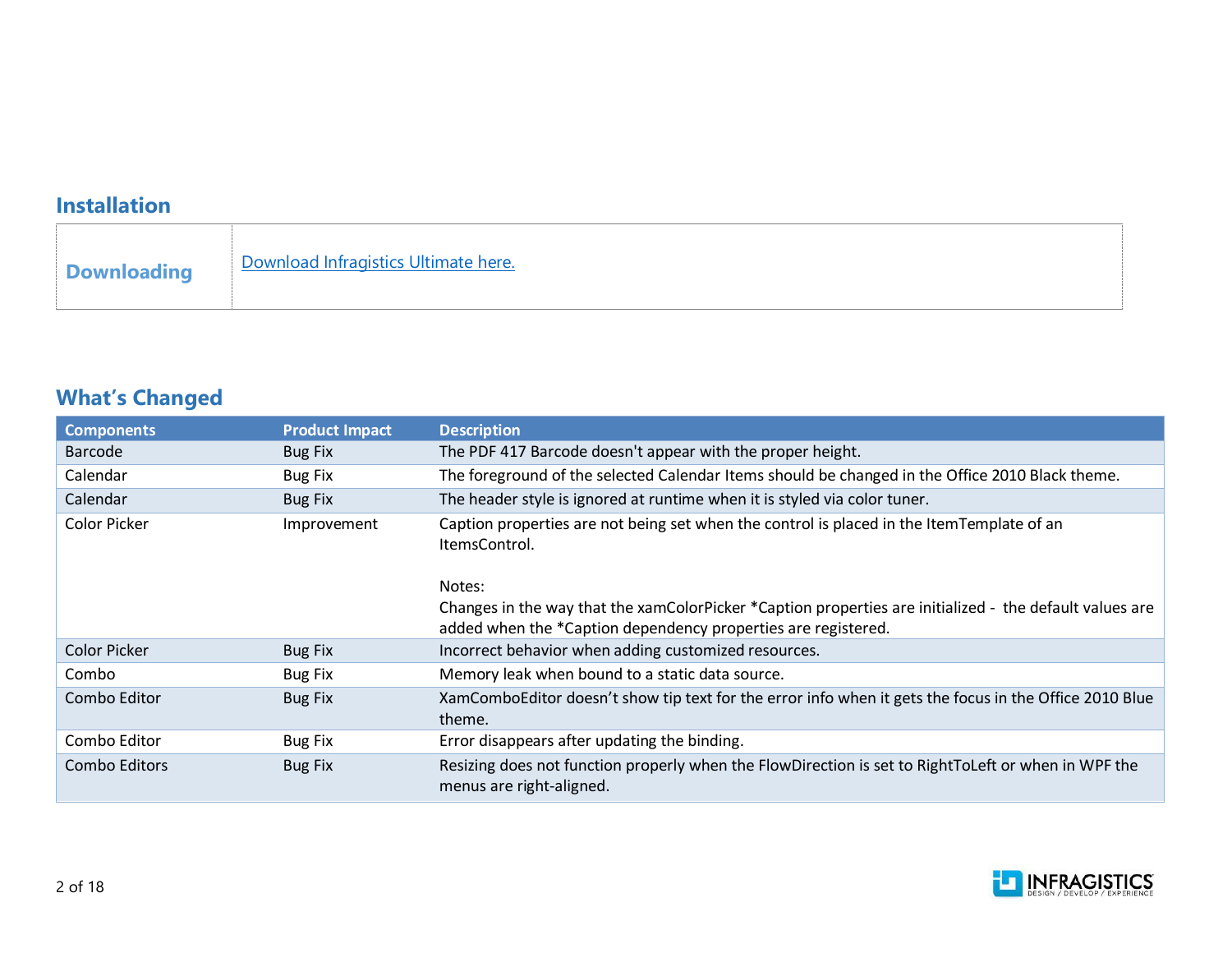| Combo Editors        | <b>Bug Fix</b> | The Combo Editors dropdown is not always displayed correctly when changing the<br>MaxDropDownHeight in runtime.                                                                                                                                       |
|----------------------|----------------|-------------------------------------------------------------------------------------------------------------------------------------------------------------------------------------------------------------------------------------------------------|
| <b>Combo Editors</b> | <b>Bug Fix</b> | Combo Editor with wrapped text and selected items throws an exception and its popup is not correctly<br>positioned.                                                                                                                                   |
| Combo Editors        | <b>Bug Fix</b> | The Combo Editors dropdown height is not preserved.                                                                                                                                                                                                   |
| Combo Editors        | <b>Bug Fix</b> | ArgumentException is thrown on close when a theme is set and multi-select combo editor is used.                                                                                                                                                       |
| Combo Editors        | <b>Bug Fix</b> | Selection is not cleared when the SelectedValue property is set to an invalid value.                                                                                                                                                                  |
| Data Chart           | <b>Bug Fix</b> | Larger content in PlotAreaBackgroundContent causes chart to skew axis and series.<br>Notes:<br>When the control set as content of PlotAreaBackgroundContent has a specific measure algorithm, this<br>leaded to error in chart layout rendering.      |
| Data Chart           | <b>Bug Fix</b> | Exception is thrown when PanModifier is set to "None".                                                                                                                                                                                                |
| Data Chart           |                |                                                                                                                                                                                                                                                       |
|                      | Improvement    | A first chance exception of type 'System.ArgumentException' occurs when StackedFragmentSeries are<br>added dynamically.<br>Notes:<br>A member path scenario with drilling off of an indexer has been added to the supported member path<br>scenarios. |
| Data Chart           | <b>Bug Fix</b> | Binding errors in the Output window when the control is created through code behind.<br>Notes:<br>A scenario where some unnecessary but benign binding errors were displayed has been resolved.                                                       |

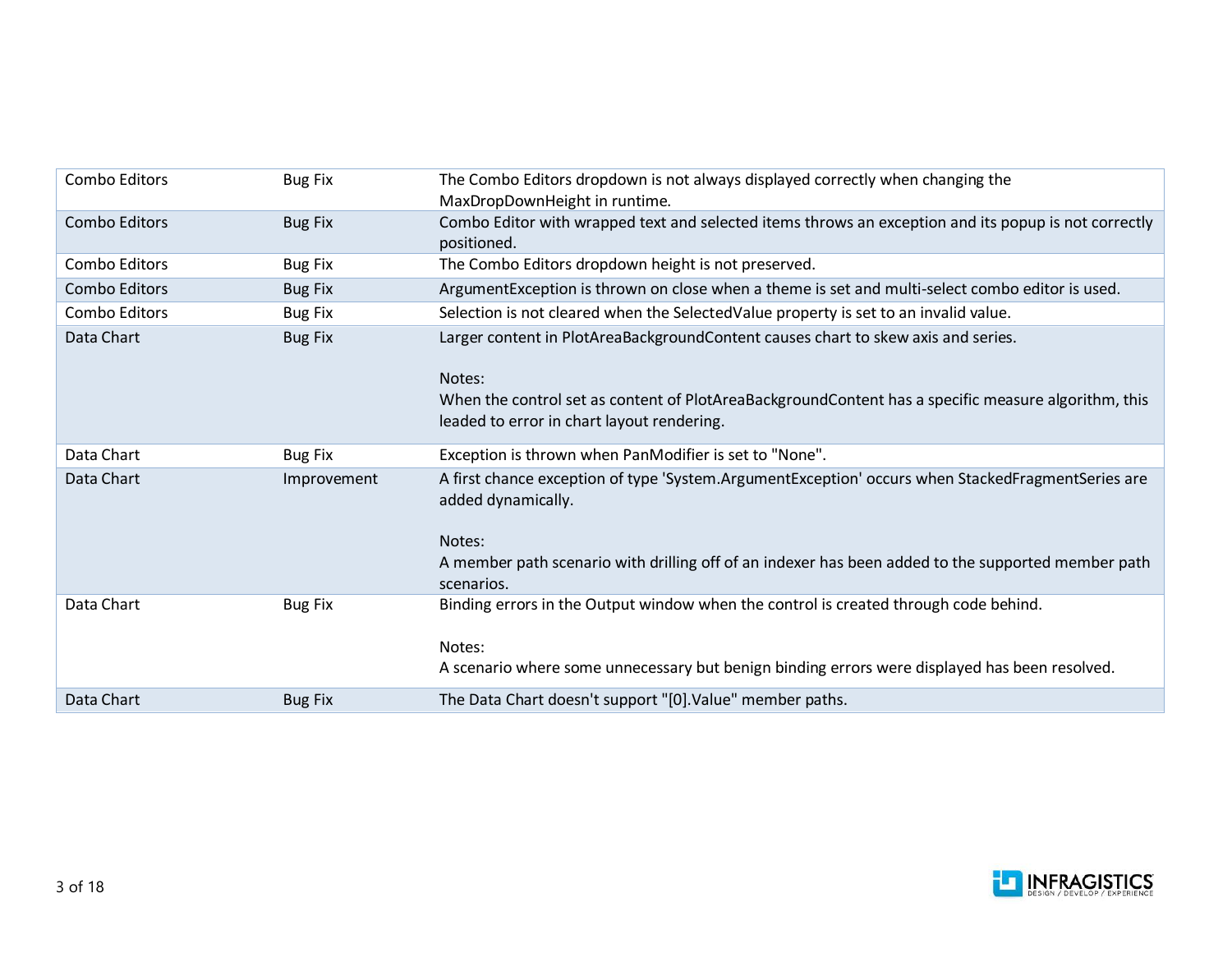| Data Chart | Improvement    | DataContext's Item Property is null.                                                                                                                                                                                                                                                                                                                                          |
|------------|----------------|-------------------------------------------------------------------------------------------------------------------------------------------------------------------------------------------------------------------------------------------------------------------------------------------------------------------------------------------------------------------------------|
|            |                | Notes:<br>There are now some scenarios under which item will be populated in DataContext for a column series.<br>However, item is never guaranteed to be populated on DataContext as a column may be a stand in for<br>multiple data items. You must anticipate a null value and handle appropriately.                                                                        |
| Data Grid  | <b>Bug Fix</b> | Extra scrollbar appears when using a storyboard and scale transform.                                                                                                                                                                                                                                                                                                          |
| Data Grid  | <b>Bug Fix</b> | IndexOutOfRangeException is thrown when adding sorted fields before loading.                                                                                                                                                                                                                                                                                                  |
| Data Grid  | <b>Bug Fix</b> | StackOverflowException when canceling the EditModeEnding event.                                                                                                                                                                                                                                                                                                               |
| Data Grid  | <b>Bug Fix</b> | AppDomain.FirstChanceException event fires with ArgumentException, when opening filtering combo<br>box.                                                                                                                                                                                                                                                                       |
| Data Grid  | <b>Bug Fix</b> | Filter values are not being updated after new items are added to the DataSource and the filter was<br>previously opened.<br>Notes:<br>Resolved an issue in the XamDataGrid/XamDataPresenter where the unique data values displayed in<br>the FilterCell dropdown were not refreshed when the underlying items source was changed.                                             |
| Data Grid  | <b>Bug Fix</b> | GroupByRecord collapsed after filtering.                                                                                                                                                                                                                                                                                                                                      |
| Data Grid  | <b>Bug Fix</b> | LoadCustomizations causes TargetInvocationException when resetting the data source.<br>Notes:<br>Resolved an issue in the XamDataGrid which resulted in a TargetInvocationException when a filter is<br>active and the grid's data is refreshed with a list of items of a new dynamically created type that<br>contains the same properties as the type in the original list. |
| Data Grid  | <b>Bug Fix</b> | The Field IsReadOnly property throws NullReferenceException.<br>Notes:<br>Resolved a NullReferenceException that occurred when accessing the value of the Field.IsReadOnly<br>property if the property had never been set (i.e., contained its default value of null).                                                                                                        |

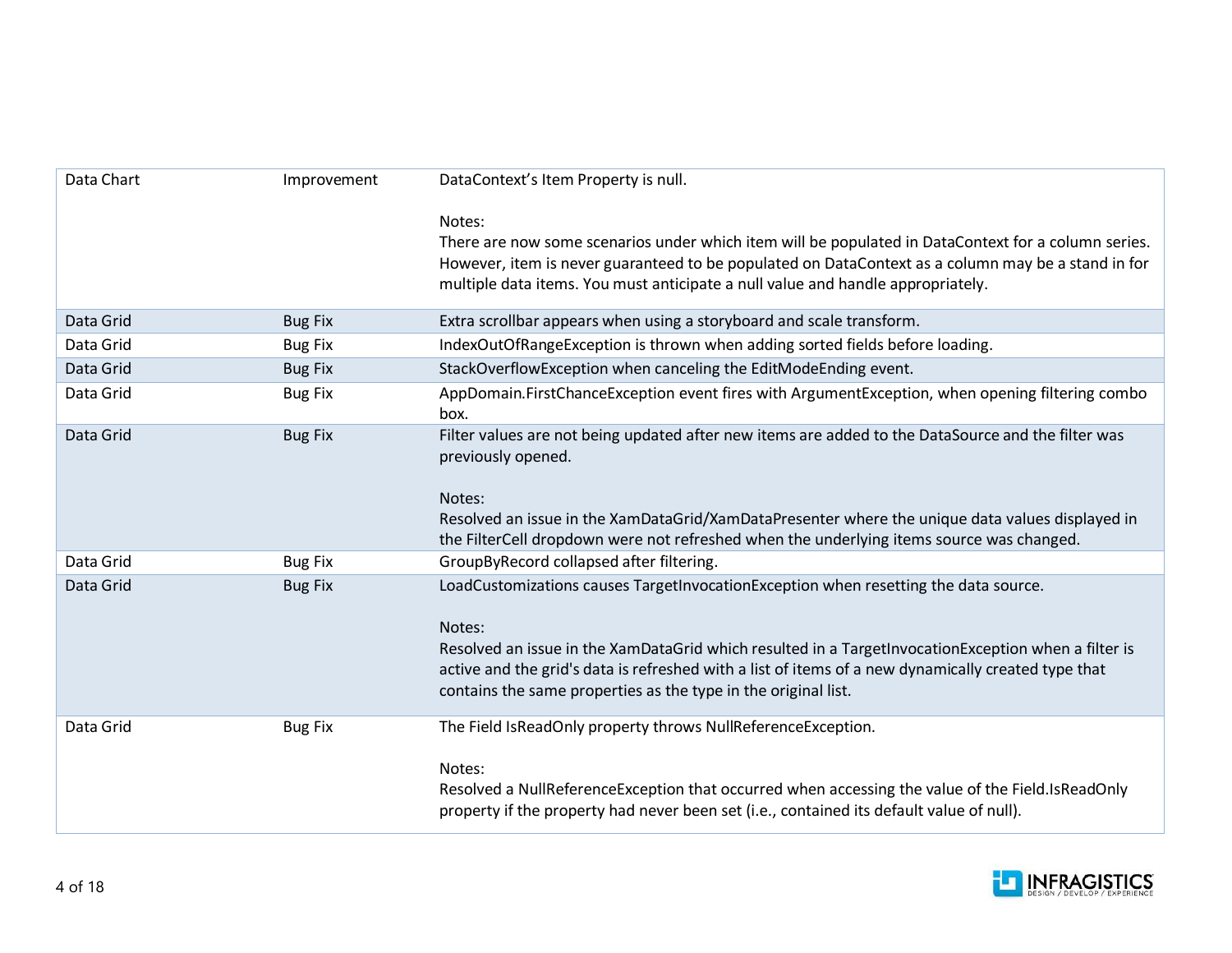| Data Grid      | <b>Bug Fix</b> | Selection on mouse over using triggers is not working correctly.                                                                                                                                                  |
|----------------|----------------|-------------------------------------------------------------------------------------------------------------------------------------------------------------------------------------------------------------------|
| Data Grid      | <b>Bug Fix</b> | Resetting the margin of the DataRecordPresenter makes the area of records to be redrawn incorrectly.                                                                                                              |
| Data Grid      | <b>Bug Fix</b> | Binding for the Field's Visibility is not working after Save/Load Customizations.                                                                                                                                 |
| Data Grid      | <b>Bug Fix</b> | Double field in first position produces error *ding* sound when tabbing out of AddNewRecord.                                                                                                                      |
| Data Grid      | <b>Bug Fix</b> | TargetInvocationException is thrown when a summary with custom format is applied.                                                                                                                                 |
| Data Grid      | <b>Bug Fix</b> | Incorrect layout after fixing a field, rotating the layout of the control then adding a new field.                                                                                                                |
| Data Grid      | <b>Bug Fix</b> | Incorrect layout after hiding a field and flipping the orientation of the control.                                                                                                                                |
| Data Grid      | <b>Bug Fix</b> | Setting the 'BindingType' of a field to "UseAlternateBinding" makes the editor to be of type 'TextBlock'.                                                                                                         |
| Data Grid      | <b>Bug Fix</b> | RecordsInViewChanged is not firing for the first record in the view when the grid is placed as content<br>of other control.                                                                                       |
| Data Grid      | <b>Bug Fix</b> | Disabling the grid does not disable the filter row.                                                                                                                                                               |
| Data Grid      | <b>Bug Fix</b> | There is no way to change the control's culture and language at runtime.<br>Notes:<br>A method (RefreshLocalizedResources) has been added to the Utilities class so resources cached by<br>Infragistics controls. |
| Data Grid      | <b>Bug Fix</b> | Record position is not reflected on the UI if a record is out of view.                                                                                                                                            |
| Data Presenter | <b>Bug Fix</b> | Expanding children and collapsing the parent leads to a bigger record selector when parent numbers<br>are shown.                                                                                                  |

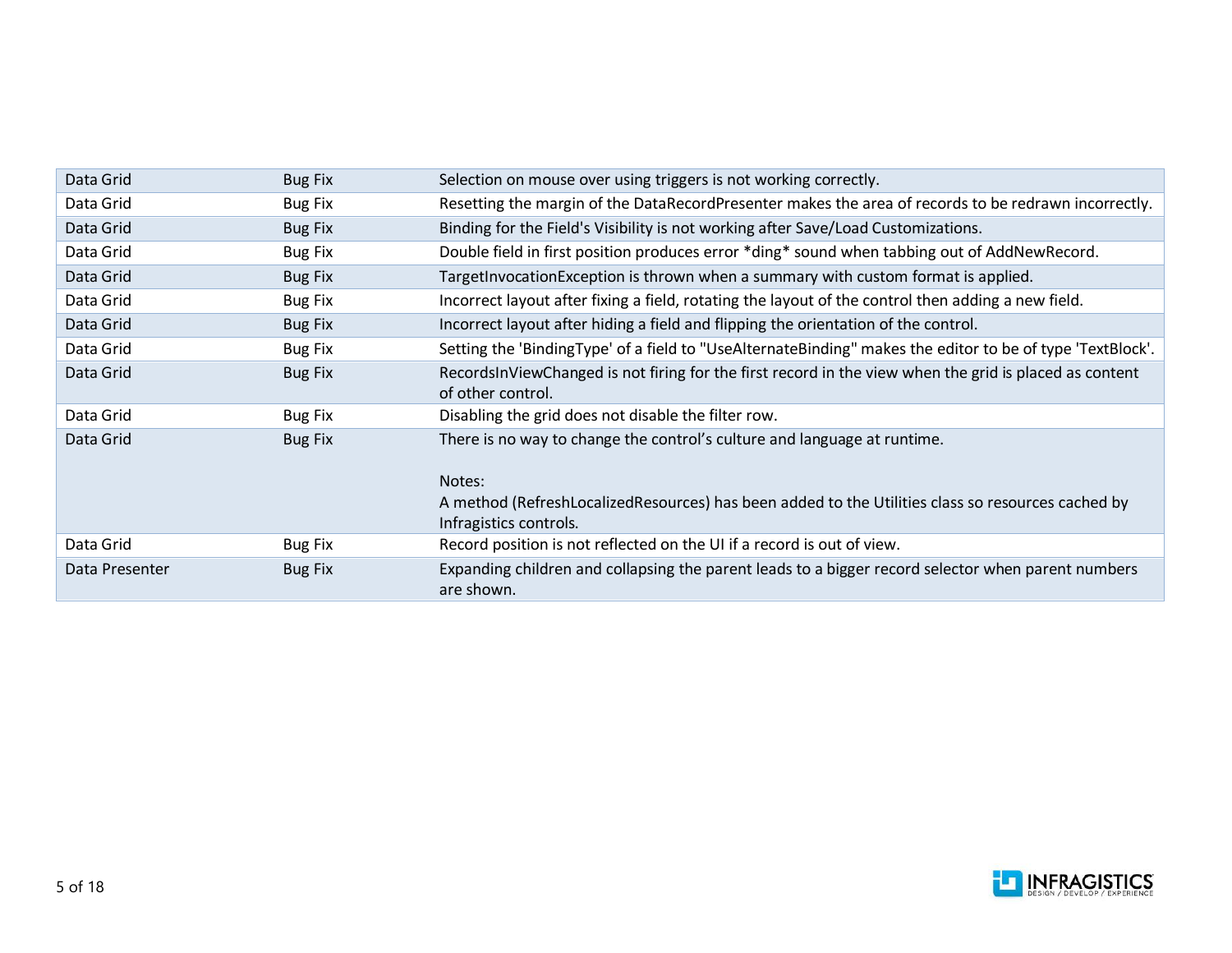| Data Presenter | New Functionality | Selection using shortcuts such as Ctrl+Shift+End/Home does not work after the cell edit mode ends.                                                                                                                                                                                                                                                                           |
|----------------|-------------------|------------------------------------------------------------------------------------------------------------------------------------------------------------------------------------------------------------------------------------------------------------------------------------------------------------------------------------------------------------------------------|
|                |                   | Notes:<br>This was not a bug. It was the result of the cell not being selected after ending edit mode, which is by                                                                                                                                                                                                                                                           |
|                |                   | design. It was active but not selected, in fact no cell is selected automatically after leaving edit mode.                                                                                                                                                                                                                                                                   |
|                |                   | We did add a 'Reason' property to both the EditModeEnding and EditModeEnded event args. In<br>addition we added a 'SelectCell' boolean property to the EditModeEnded event args to allow fine<br>grained control of this behavior. E.g. the following code will cause the cell that is leaving edit mode for<br>certain reasons to get selected after the process completes: |
|                |                   | private void Grid EditModeEnded(object sender, EditModeEndedEventArgs e)<br>switch (e.Reason)                                                                                                                                                                                                                                                                                |
|                |                   | case Infragistics. Windows. DataPresenter. EditModeEndingReason. EscapeKeyPressed:                                                                                                                                                                                                                                                                                           |
|                |                   | case Infragistics. Windows. DataPresenter. EditModeEndingReason. EnterKeyPressed:                                                                                                                                                                                                                                                                                            |
|                |                   | case Infragistics. Windows. DataPresenter. EditModeEndingReason. CellActivation:<br>case Infragistics.Windows.DataPresenter.EditModeEndingReason.RecordActivation:                                                                                                                                                                                                           |
|                |                   | e.SelectCell = true;                                                                                                                                                                                                                                                                                                                                                         |
|                |                   | break;                                                                                                                                                                                                                                                                                                                                                                       |
|                |                   |                                                                                                                                                                                                                                                                                                                                                                              |
|                |                   |                                                                                                                                                                                                                                                                                                                                                                              |
| Data Presenter | <b>Bug Fix</b>    | RowNotInTable exception is thrown for each row when reloading a data table with summaries<br>activated.                                                                                                                                                                                                                                                                      |
| Data Presenter | <b>Bug Fix</b>    | Application hangs when there is a record with very large content.                                                                                                                                                                                                                                                                                                            |



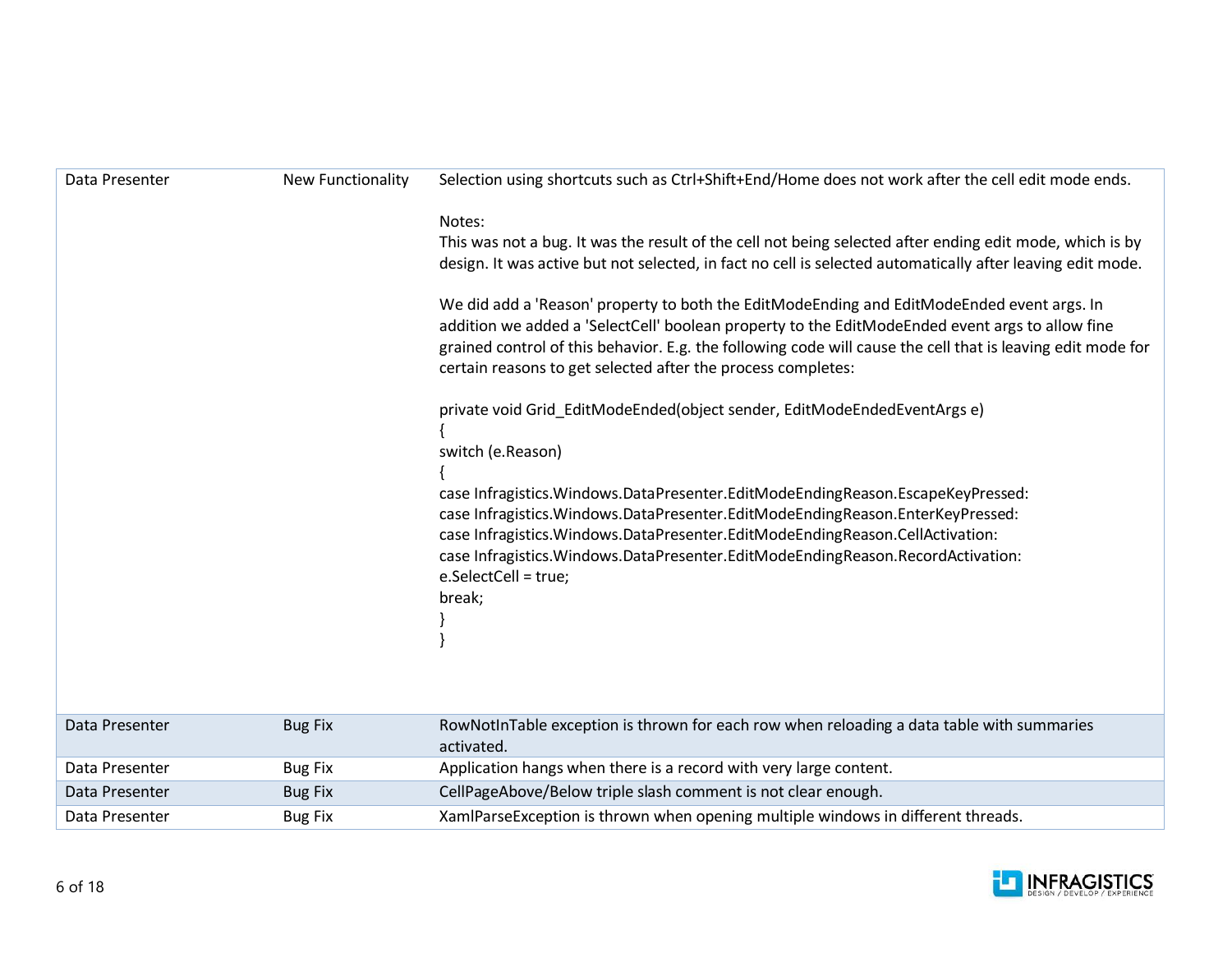| Data Presenter                            | Improvement    | Enrich the triple slash comment for the ClearCellContents command.                                                                                                                                                                                                                                                                                   |
|-------------------------------------------|----------------|------------------------------------------------------------------------------------------------------------------------------------------------------------------------------------------------------------------------------------------------------------------------------------------------------------------------------------------------------|
| Data Presenter                            | <b>Bug Fix</b> | The border of the cell is missing when you enter it in edit mode in the Office2010Blue theme.                                                                                                                                                                                                                                                        |
| Data Presenter Record<br><b>Filtering</b> | <b>Bug Fix</b> | Incorrect filter dropdown items with ComboBoxField.<br>Notes:<br>Resolved an issue in the XamDataGrid which could occur when using the new ComboBoxField field<br>type introduced in 14.2. In certain scenarios, the dropdown in the FilterCell associated with a<br>ComboBoxField could erroneously contain unique data values from another column. |
| Data Tree                                 | <b>Bug Fix</b> | Performance issue when checking all nodes.                                                                                                                                                                                                                                                                                                           |
| Data Tree                                 | <b>Bug Fix</b> | The Node's IsEnabled visualization is not reflected properly when it is set from the view model.                                                                                                                                                                                                                                                     |
| Data Tree                                 | <b>Bug Fix</b> | When editing a xamDataTree item, the text box is not styled in themes.                                                                                                                                                                                                                                                                               |
| Data Tree                                 | <b>Bug Fix</b> | NullReferenceException is thrown in some cases when changing IsSelectedMemberPath property.                                                                                                                                                                                                                                                          |
| Data Tree                                 | <b>Bug Fix</b> | The InitializeNode event is not fired for nodes that represent collections.                                                                                                                                                                                                                                                                          |
| Data Tree                                 | <b>Bug Fix</b> | NullReferenceException is thrown when the horizontal scrollbar is missing from the XamDataTree<br>template and one sweeps over the tree in touch mode.                                                                                                                                                                                               |
| Data Tree                                 | <b>Bug Fix</b> | StackOverflowException is thrown when changing the groups of XamOutlookBar.                                                                                                                                                                                                                                                                          |
| Data Tree                                 | <b>Bug Fix</b> | Adding a new node clears ActiveNode when is set deeper in the hierarchy.                                                                                                                                                                                                                                                                             |
| Data Tree                                 | <b>Bug Fix</b> | The active node becomes null after removing its first child.                                                                                                                                                                                                                                                                                         |
| Data Tree                                 | <b>Bug Fix</b> | A node without a child node does not accept a dropped node unless the node previously had a child<br>node.                                                                                                                                                                                                                                           |
| Date Navigator View                       | <b>Bug Fix</b> | The space for the week number is not removed although visibility is set to collapse in<br>xamDateNavigator when a theme is applied.                                                                                                                                                                                                                  |
| Date Navigator View                       | <b>Bug Fix</b> | The week number selection is not styled in the Metro Dark theme.                                                                                                                                                                                                                                                                                     |
| Date Navigator View                       | <b>Bug Fix</b> | The week numbers are not clearly visible when there is a selection in the Metro Dark theme.                                                                                                                                                                                                                                                          |
| Date Time Editor                          | <b>Bug Fix</b> | Alignment inconsistency in the themes for xamDateEditor.                                                                                                                                                                                                                                                                                             |
| Date Time Input                           | <b>Bug Fix</b> | Validation error is not displayed when ErrorsChanged is invoked.                                                                                                                                                                                                                                                                                     |
| DateTime Editor                           | <b>Bug Fix</b> | When IsAlwaysInEditMode is set to true, the SelectedDate in the dropdown is not reset to Today after<br>the Value is set to null.                                                                                                                                                                                                                    |

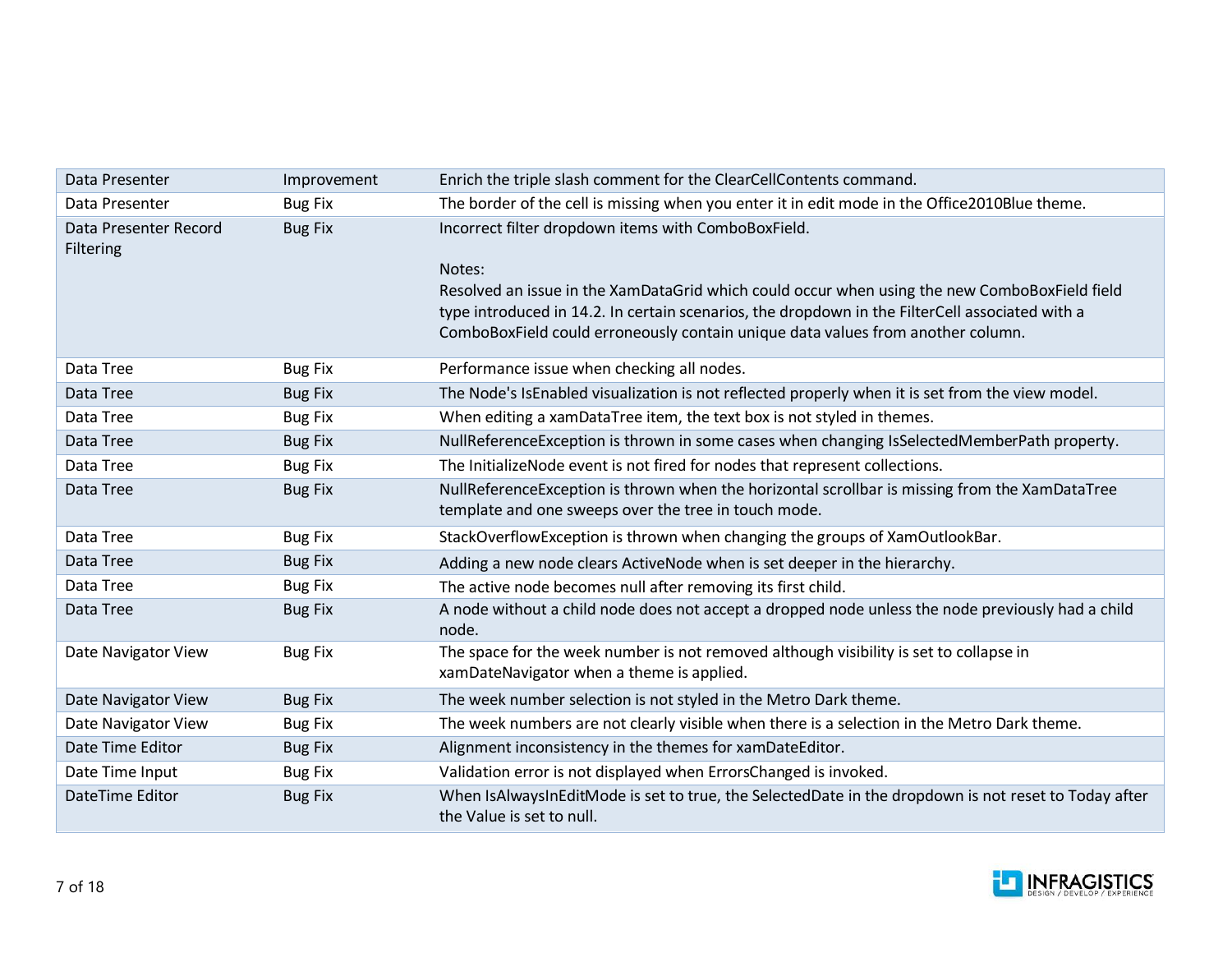| Diagram                 | <b>Bug Fix</b> | The resize handles are no cleared when clearing the Items collection.                                                                                                                                                                                                                                                                                                                                                                     |
|-------------------------|----------------|-------------------------------------------------------------------------------------------------------------------------------------------------------------------------------------------------------------------------------------------------------------------------------------------------------------------------------------------------------------------------------------------------------------------------------------------|
| Diagram                 | <b>Bug Fix</b> | Connection Points are still visible after clearing the items.                                                                                                                                                                                                                                                                                                                                                                             |
| Diagram                 | <b>Bug Fix</b> | Position resets to (0, 0) on resize if bound.                                                                                                                                                                                                                                                                                                                                                                                             |
| Dialog Window           | <b>Bug Fix</b> | KeyTips are shown when a modal dialog is opened.                                                                                                                                                                                                                                                                                                                                                                                          |
| Dialog Window           | <b>Bug Fix</b> | IsDefault button on a window is still clicked when pressing enter if the modal dialog window is open.                                                                                                                                                                                                                                                                                                                                     |
|                         |                | Notes:<br>Even though the fix prevents the original default button from clicking, there is no way to use a second<br>button with IsDefault property in the XamDialogWindow, as it does not inherit from Window.                                                                                                                                                                                                                           |
| Dock Manager            | <b>Bug Fix</b> | A content pane in TabGroupPane with IsPinned set to "False" does not unpin on startup.                                                                                                                                                                                                                                                                                                                                                    |
| Dock Manager            | <b>Bug Fix</b> | Application crashes when the control with a FloatingPane is placed inside of a Tab and the window is<br>being closed.                                                                                                                                                                                                                                                                                                                     |
| Dock Manager            | Improvement    | Adding a property for evaluating the visibility of the content pane.<br>Notes:<br>A read-only IsVisibleResolved property has been to the ContentPane that considers the IsVisible<br>property as well as considering if an unpinned pane is displayed within the unpinned flyout. An<br>IsVisibleResolvedChanged direct event has also been added to the ContentPane and is invoked when<br>the IsVisibleResolved property value changes. |
| Drag and Drop Framework | <b>Bug Fix</b> | A third party ScpEnhancedImageControl cannot be dropped.                                                                                                                                                                                                                                                                                                                                                                                  |
| Excel                   | <b>Bug Fix</b> | Cell formatting is broken after deleting a column.                                                                                                                                                                                                                                                                                                                                                                                        |
| Excel                   | <b>Bug Fix</b> | Quoted periods are changed to slashes in Excel engine cell format.<br>Notes:<br>Fixed an issue in the Excel library where quoted literal characters were being incorrectly changed<br>based on culture when saving.                                                                                                                                                                                                                       |
| Excel                   | <b>Bug Fix</b> | IndexOutOfRangeException is thrown.                                                                                                                                                                                                                                                                                                                                                                                                       |

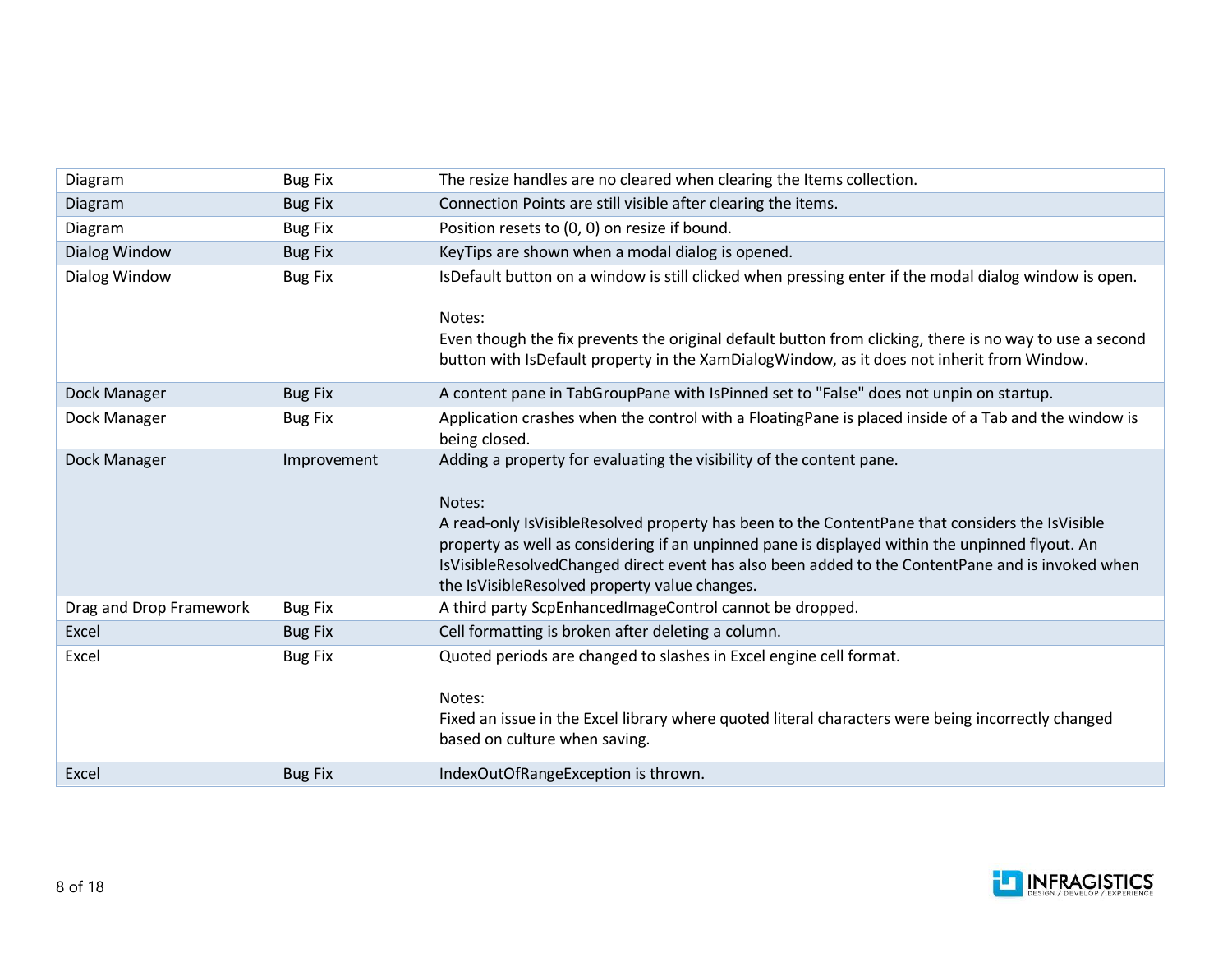| Excel          | <b>Bug Fix</b> | Exception of type System.ArgumentOutOfRangeException is thrown when loading an .xls file with the<br>Workbook Load method.                                                                                   |
|----------------|----------------|--------------------------------------------------------------------------------------------------------------------------------------------------------------------------------------------------------------|
|                |                | Notes:<br>Fixed an issue with the Excel library where an ArgumentOutOfRangeException could be thrown when<br>loading an .xls file.                                                                           |
| Excel          | <b>Bug Fix</b> | FormulaParseException is thrown when loading an Excel that has a named range containing '?'.                                                                                                                 |
|                |                | Notes:<br>Fixed an issue in the Excel library where the '?' character was not being allowed in named reference<br>names.                                                                                     |
| Excel          | <b>Bug Fix</b> | FormulaParseException is thrown on loading an Excel if there is a cell that has a reference to a<br>worksheet which name contains characters like $\prod$ or $\lceil$ or some MathSymbol Unicode characters. |
|                |                | Notes:<br>Fixed an issue in the Excel library where some Unicode characters in the open and close punctuation<br>categories were not being allowed in named reference or worksheet names in formulas.        |
| Geographic Map | <b>Bug Fix</b> | GetUnscaledValue returns wrong longitude.                                                                                                                                                                    |
|                |                | Notes:<br>A scenario where sometimes GetGeographicFromZoom wouldn't return the full bounds has been<br>resolved.                                                                                             |
| Geographic Map | <b>Bug Fix</b> | GeographicSymbolSeries do not load.                                                                                                                                                                          |
| Grid           | <b>Bug Fix</b> | The horizontal scroller stays visible after resizing the window when there are only fixed columns.                                                                                                           |
| Grid           | <b>Bug Fix</b> | NullReferenceException is thrown, when clearing the filter through the Clear filter button after<br>ungrouping.                                                                                              |

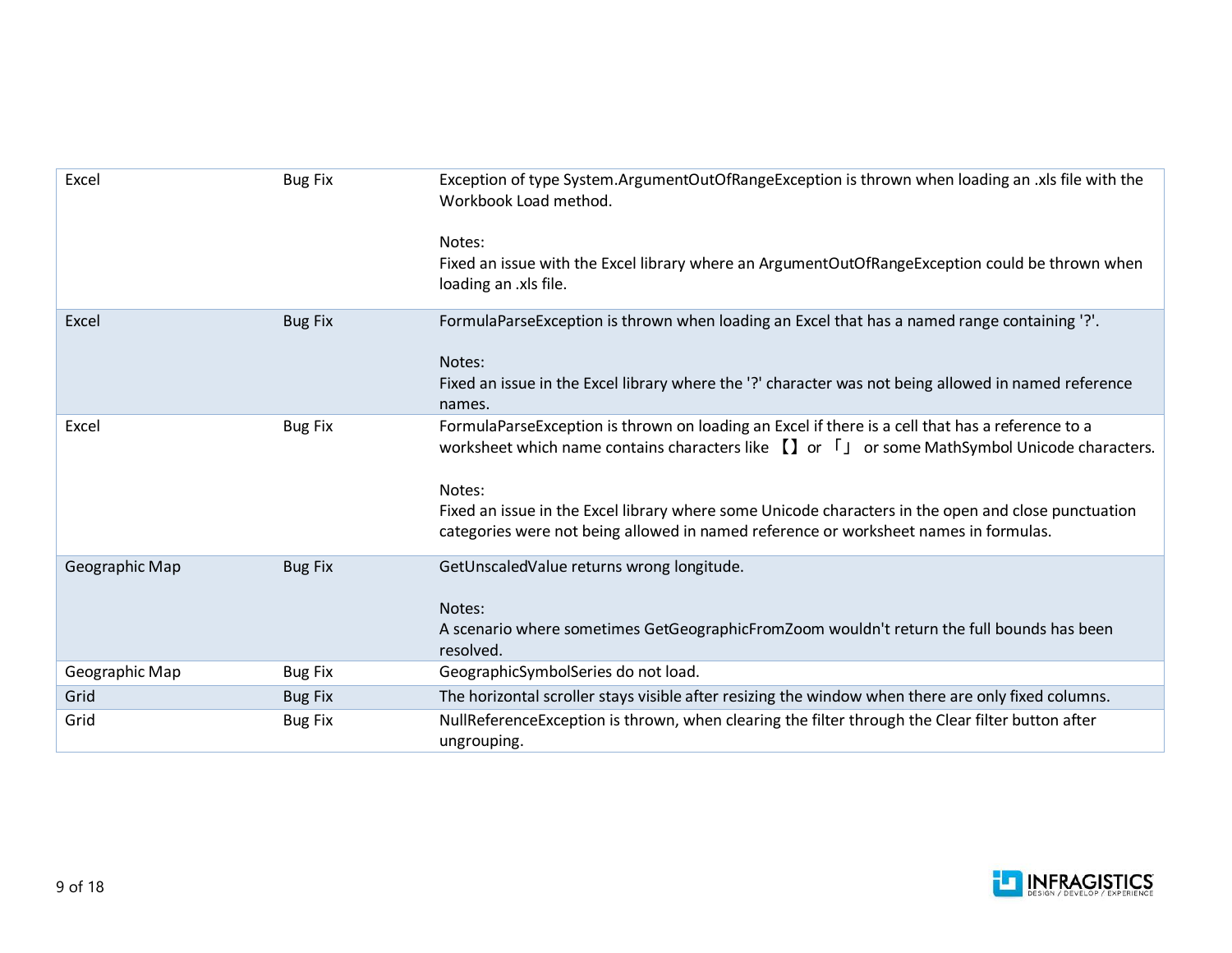| Grid | <b>Bug Fix</b>                    | The filter menu shows the items of ComboBoxColumn using the SelectedValuePath property value.                                                                                                                                                                                                                                                                                                                                                                             |
|------|-----------------------------------|---------------------------------------------------------------------------------------------------------------------------------------------------------------------------------------------------------------------------------------------------------------------------------------------------------------------------------------------------------------------------------------------------------------------------------------------------------------------------|
|      |                                   | Notes:<br>A new converter property named FilterMenuItemConverter of type IValueConverter is added for the<br>xamGrid ComboBoxColumn and MultiColumnComboColumn to provide an easy way for converting the<br>displayed items text in the filter menu.                                                                                                                                                                                                                      |
| Grid | <b>Bug Fix</b>                    | Memory leak when a filter is applied and the parent window is closed.                                                                                                                                                                                                                                                                                                                                                                                                     |
| Grid | <b>Bug Fix</b>                    | The fixed column's drop area is not visible in the Metro Dark theme.                                                                                                                                                                                                                                                                                                                                                                                                      |
| Grid | <b>Bug Fix</b>                    | The empty value text disappears in the Date column if any theme is applied.                                                                                                                                                                                                                                                                                                                                                                                               |
| Grid | <b>Bug Fix</b>                    | "Contains" and "Does not Contain" icons are not descriptive enough in the Office 2013 theme.                                                                                                                                                                                                                                                                                                                                                                              |
| Grid | <b>Bug Fix</b>                    | A row is added after ending the edit mode in the FilterRow.                                                                                                                                                                                                                                                                                                                                                                                                               |
| Grid | <b>Bug Fix</b>                    | NullReferenceException is thrown when changing the theme after showing the filter menu.                                                                                                                                                                                                                                                                                                                                                                                   |
| Grid | <b>Bug Fix</b>                    | NullReferenceException is thrown on bound data PropertyChanged notification.                                                                                                                                                                                                                                                                                                                                                                                              |
| Grid | <b>Bug Fix</b>                    | Column chooser is not displayed correctly after opening the second time if the xamGrid flow direction<br>is right to left.                                                                                                                                                                                                                                                                                                                                                |
| Grid | <b>Bug Fix</b>                    | Empty key warning message appears for the first child column in the Visual Studio 2013 designer for a<br>column with a key.                                                                                                                                                                                                                                                                                                                                               |
| Grid | <b>Breaking Change</b><br>(Other) | Cannot change a hidden column's visibility by using the Column Chooser if a column belongs to a group<br>column.                                                                                                                                                                                                                                                                                                                                                          |
|      |                                   | Notes:<br>Until now, when you try to collapse the last visible column in a group, its parent column is collapsed<br>and the child column remains visible. Now, this behavior is changed - if you collapse the last visible<br>child column - it is collapsed as well as its parent column.<br>The other change is when you switch the visibility of a parent column from collapsed to visible - the<br>parent column becomes visible as well as all its children columns. |

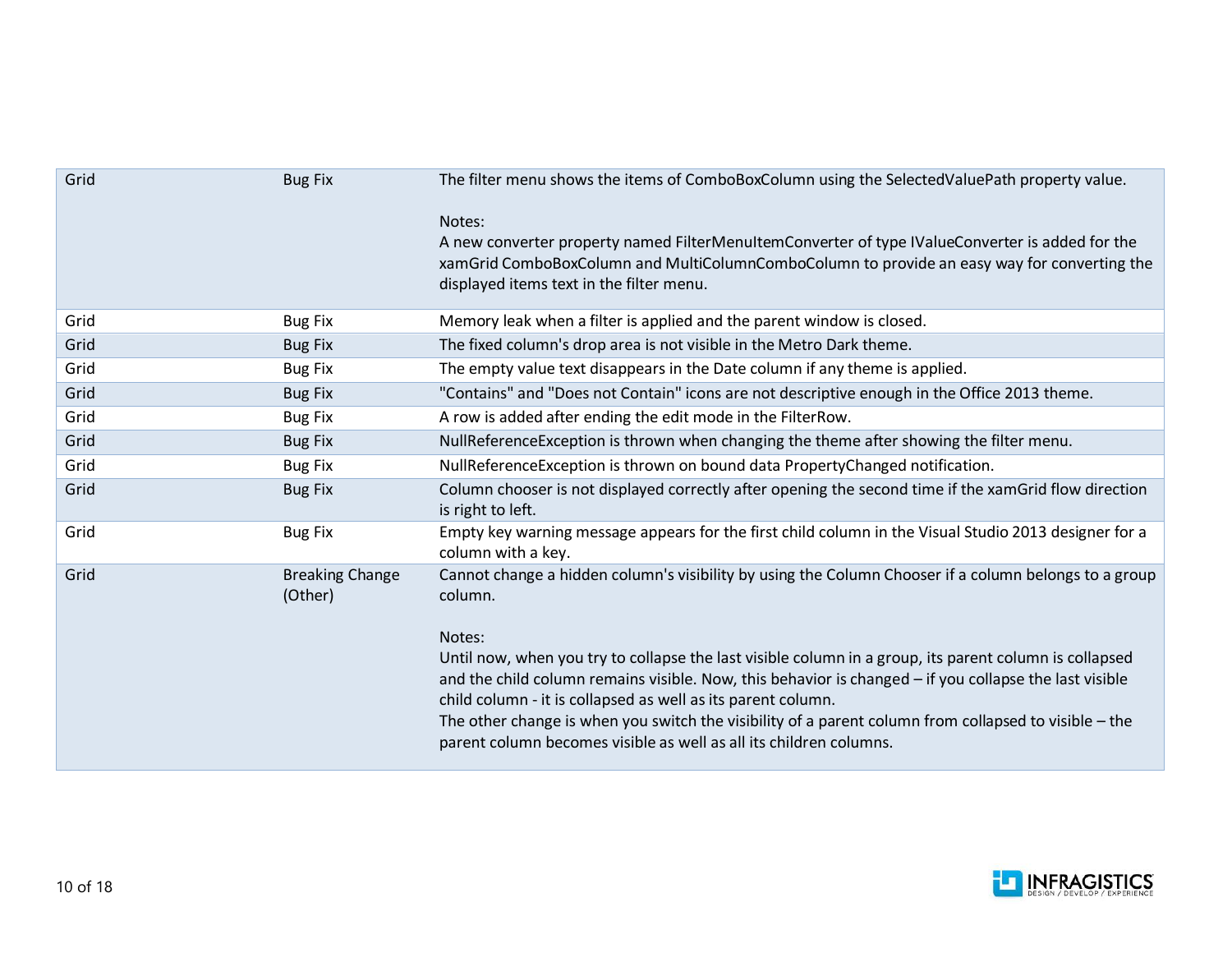| Grid               | <b>Bug Fix</b> | InvalidCastException is thrown when accessing the GroupByRow's ChildBands.                                                                                                                               |
|--------------------|----------------|----------------------------------------------------------------------------------------------------------------------------------------------------------------------------------------------------------|
|                    |                | Notes:<br>The GroupByRow ChildBands collection property is changed to return null because it is not supported<br>by design for a row of type GroupByRow.                                                 |
| Grid               | <b>Bug Fix</b> | The selected row occasionally changes as the row order is changed by drag and drop.                                                                                                                      |
| Masked Input       | <b>Bug Fix</b> | NullReferenceException is thrown, when ValueType is set to Guid.                                                                                                                                         |
| Masked Input       | <b>Bug Fix</b> | Maxinclusive is not working properly when ValueConstraint is changed frequently.                                                                                                                         |
| Masked Input       | <b>Bug Fix</b> | Value is not updated when the control is bound to a property.                                                                                                                                            |
| Masked Input       | <b>Bug Fix</b> | The input is modifiable even though the IsReadOnly property is set to True.                                                                                                                              |
| Multi Column Combo | <b>Bug Fix</b> | Inconsistent scrolling behavior when one row has wrapped content.                                                                                                                                        |
|                    |                | Notes:<br>The main scrolling problem of items with different height is resolved but there still could be seen some<br>undesired blinking when scrolling due to the virtualization in the XamComboEditor. |
| Multi Column Combo | <b>Bug Fix</b> | Exception is thrown when a custom property descriptor uses type Double.                                                                                                                                  |
| Multi Column Combo | <b>Bug Fix</b> | NullReferenceException is thrown when binding to ITypedList.                                                                                                                                             |
| Multi Column Combo | <b>Bug Fix</b> | Placing the control in a window with other editors causes the editor not to register the lost keyboard<br>focus event when using keyboard.                                                               |

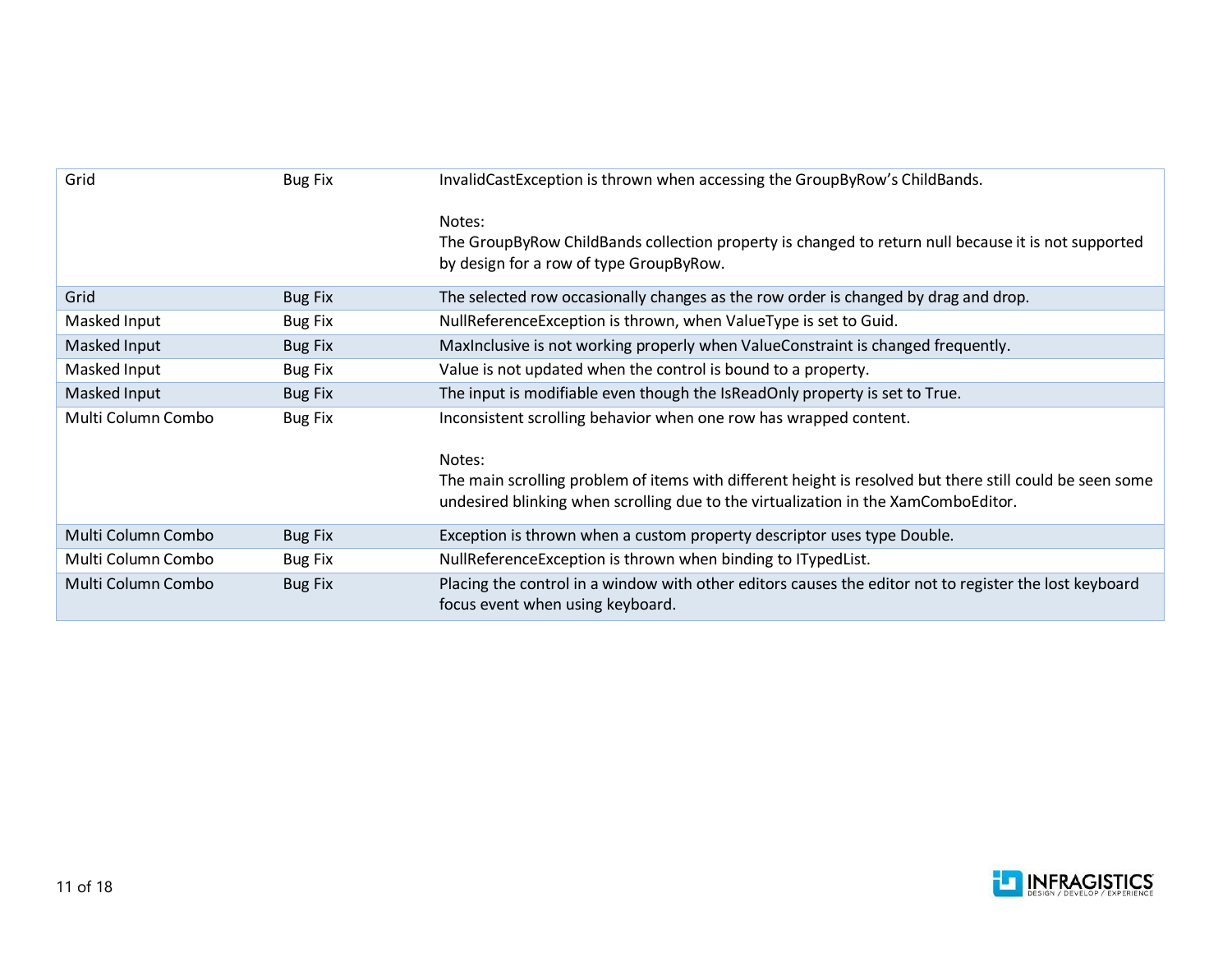| <b>Pivot Grid</b>    | <b>Bug Fix</b> | The CellEdited event does not fire when the application is being closed.                                                                                                                                                                                                                                                                                                                                                                              |
|----------------------|----------------|-------------------------------------------------------------------------------------------------------------------------------------------------------------------------------------------------------------------------------------------------------------------------------------------------------------------------------------------------------------------------------------------------------------------------------------------------------|
|                      |                | Notes:<br>The xamPivotGrid doesn't automatically save the unsaved changes on window closing. The desired<br>behavior can be achieved handling the window closing event as follows:<br>private void Window_Closing(object sender, System.ComponentModel.CancelEventArgs e)<br>var control = pivotGrid.EditSettings.Editor as PivotEditControl;<br>if (control $==$ null)<br>return;<br>if (control.IsInEditMode)<br>control.ExitEditMode(true, false); |
| <b>Pivot Grid</b>    | <b>Bug Fix</b> | ArgumentNullException is thrown when loading customizations with hierarchy which no longer exists<br>in the data source.                                                                                                                                                                                                                                                                                                                              |
| <b>Pivot Grid</b>    | <b>Bug Fix</b> | InvalidCastException when loading a collection of multi-type items inheriting a common interface.                                                                                                                                                                                                                                                                                                                                                     |
| <b>Pivot Grid</b>    | <b>Bug Fix</b> | The Result Changed event is not raised when loading a large amount of data.                                                                                                                                                                                                                                                                                                                                                                           |
| <b>Property Grid</b> | <b>Bug Fix</b> | The IsChecked property changed from the Property Grid throws an exception.                                                                                                                                                                                                                                                                                                                                                                            |
| <b>Property Grid</b> | <b>Bug Fix</b> | Items are not being populated when the SelectedObject is bound and the WindowState property of<br>the dialog window is set to hidden.                                                                                                                                                                                                                                                                                                                 |
|                      |                | Notes:<br>Fixed an issue in the XamPropertyGrid where properties were not properly refreshed when the<br>SelectedObject(s) property was set while the control was in a collapsed container.                                                                                                                                                                                                                                                           |

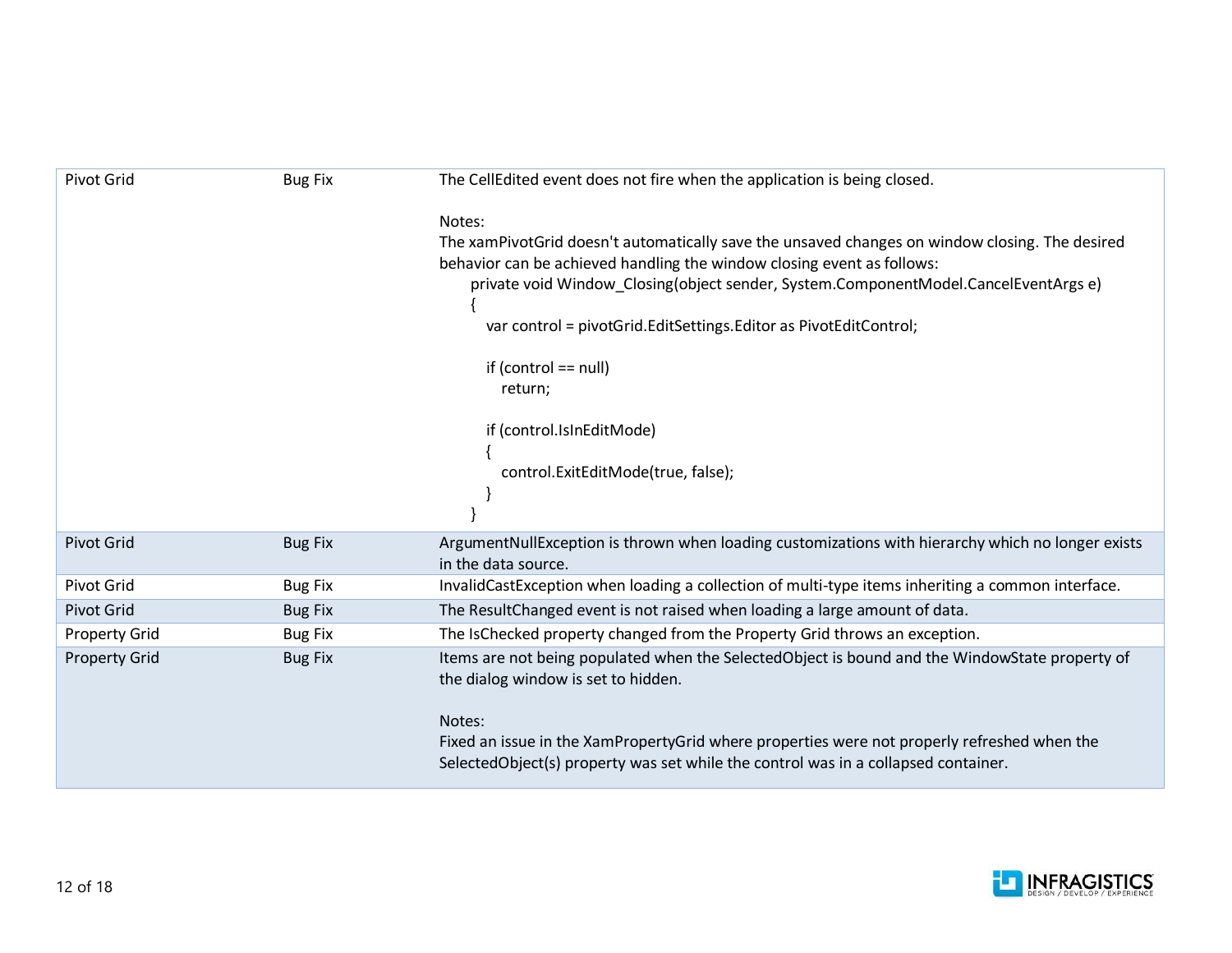| <b>Property Grid</b> | <b>Bug Fix</b> | Child items of a category item are not displayed if the grid is filtered by CategoryName.                                                                                     |
|----------------------|----------------|-------------------------------------------------------------------------------------------------------------------------------------------------------------------------------|
|                      |                | Notes:<br>Resolved an issue in the xamPropertyGrid where entries representing the items in a list-type property<br>were not being displayed if a filter condition was active. |
| Reporting            | <b>Bug Fix</b> | The fields of the first page are not correctly rendered when having a GroupByRecord and AutoFitMode<br>is set to "true".                                                      |
| Reporting            | Improvement    | ReportSettings.PageSize doesn't affect paper size of printer.                                                                                                                 |
|                      |                | Notes:<br>Obsoleted PageSize property of ReportSettings and replaced it with PageMediaSize property that                                                                      |
|                      |                | allows specification of the media size and the printable area width and height.                                                                                               |
|                      |                | Note: PageSize will still be honored if PageMediaSize. Width and Height aren't specified.                                                                                     |
|                      |                | The PageMediaSize class is defined in the System.Printing namespace in the ReachFramework<br>assembly.                                                                        |
|                      |                | Here are examples of setting the new property:                                                                                                                                |
|                      |                | var report = new Report();                                                                                                                                                    |
|                      |                | report.ReportSettings.PageMediaSize = new PageMediaSize(PageMediaSizeName.NorthAmericaLegal);<br>or                                                                           |
|                      |                | report.ReportSettings.PageMediaSize = new PageMediaSize(PageMediaSizeName.ISOA4, width: 210,<br>height: 297);                                                                 |
|                      |                |                                                                                                                                                                               |
| Ribbon               | <b>Bug Fix</b> | The XamRibbonWindow's Content is not fully visible.                                                                                                                           |
| Ribbon               | <b>Bug Fix</b> | WindowsFormsHost overlaps the content of the Application Menu.                                                                                                                |
| Ribbon               | <b>Bug Fix</b> | The Quick Access Toolbar is hidden after changing the theme through the application menu.                                                                                     |

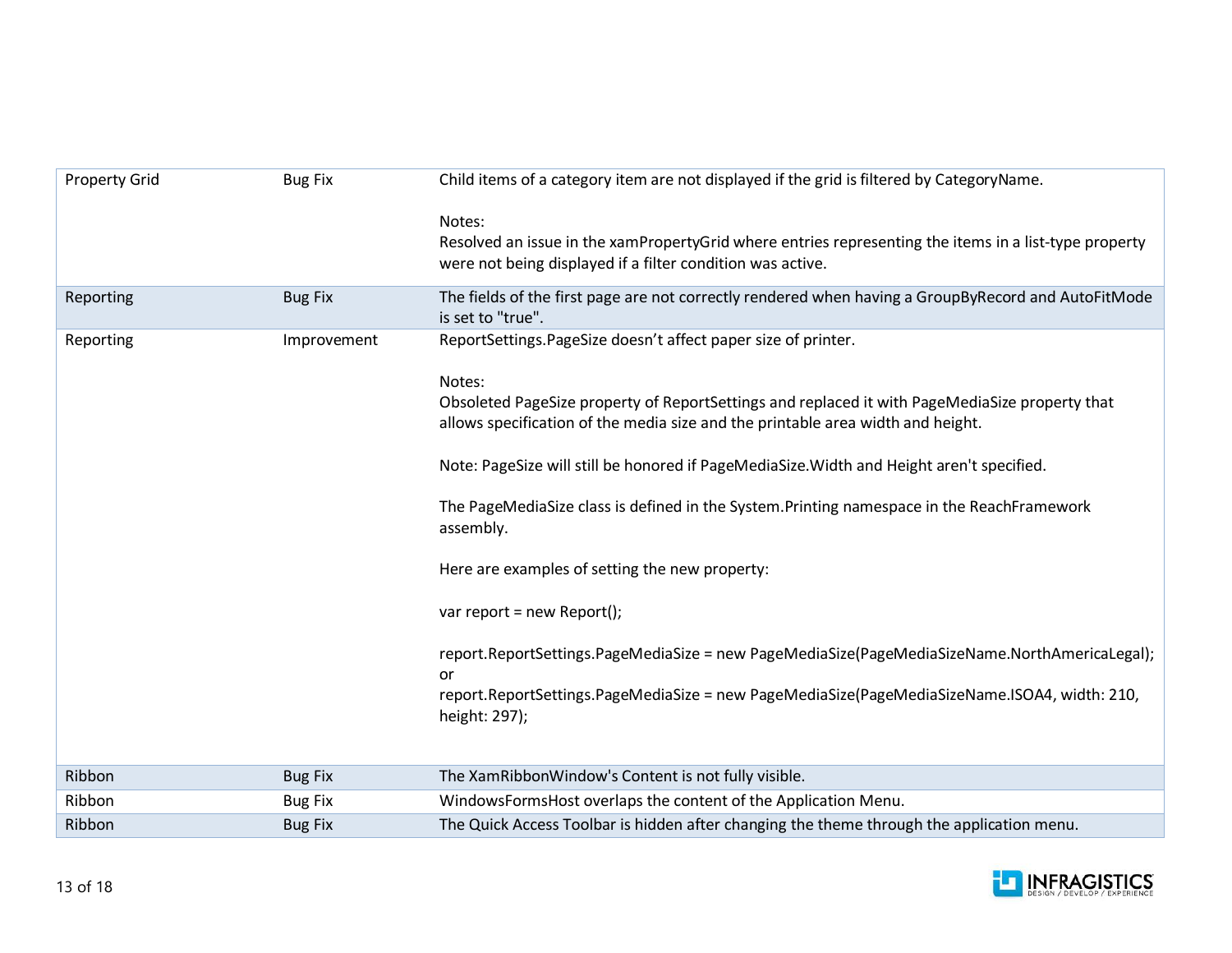| Ribbon                  | <b>Bug Fix</b> | Error validation is broken on tab changing.                                                                                                                                                                            |
|-------------------------|----------------|------------------------------------------------------------------------------------------------------------------------------------------------------------------------------------------------------------------------|
| Ribbon                  | <b>Bug Fix</b> | KeyTips stop working after the first try with FocusManager.IsFocusScope="False".                                                                                                                                       |
| Ribbon                  | <b>Bug Fix</b> | Items in ToolHorizontalWrapPanel are not arranged correctly.                                                                                                                                                           |
| Ribbon                  | <b>Bug Fix</b> | Color inconsistency.                                                                                                                                                                                                   |
| Ribbon                  | <b>Bug Fix</b> | InvalidOperationException is thrown when an ApplicationMenu bound to a list of commands is<br>opened.                                                                                                                  |
| Ribbon                  | <b>Bug Fix</b> | ApplicationAccentColor does not affect the hover and pressed states of tools and tab headers.                                                                                                                          |
| Ribbon                  |                | XamRibbonWindow overlaps the other screen when using the "Windows Basic" theme in a multiple<br>display mode.                                                                                                          |
| <b>Rich Text Editor</b> | <b>Bug Fix</b> | Tables inserted in a list have no in-cells bullets and are not properly aligned.                                                                                                                                       |
| <b>Rich Text Editor</b> | <b>Bug Fix</b> | A nested table with double border in a table with double borders overlaps the border in one big<br>border.                                                                                                             |
| <b>Rich Text Editor</b> | <b>Bug Fix</b> | Paragraph spacing is increased and differs a lot from MS Word.                                                                                                                                                         |
| <b>Rich Text Editor</b> | <b>Bug Fix</b> | The list indicator is adding too much paragraph spacing.                                                                                                                                                               |
| <b>Rich Text Editor</b> | <b>Bug Fix</b> | Title numbering is lost when a word document is exported to RTF.<br>Notes:<br>Fixed an issue with the RTF saving of the RichTextDocument where the list numbers might not appear<br>correctly when the file is opened. |
| <b>Rich Text Editor</b> | <b>Bug Fix</b> | Image is not exported to RTF.<br>Notes:<br>Fixed an issue with the RichTextDocument where RTF files saved and opened in WordPad on a<br>Windows 7 machine would not display images.                                    |

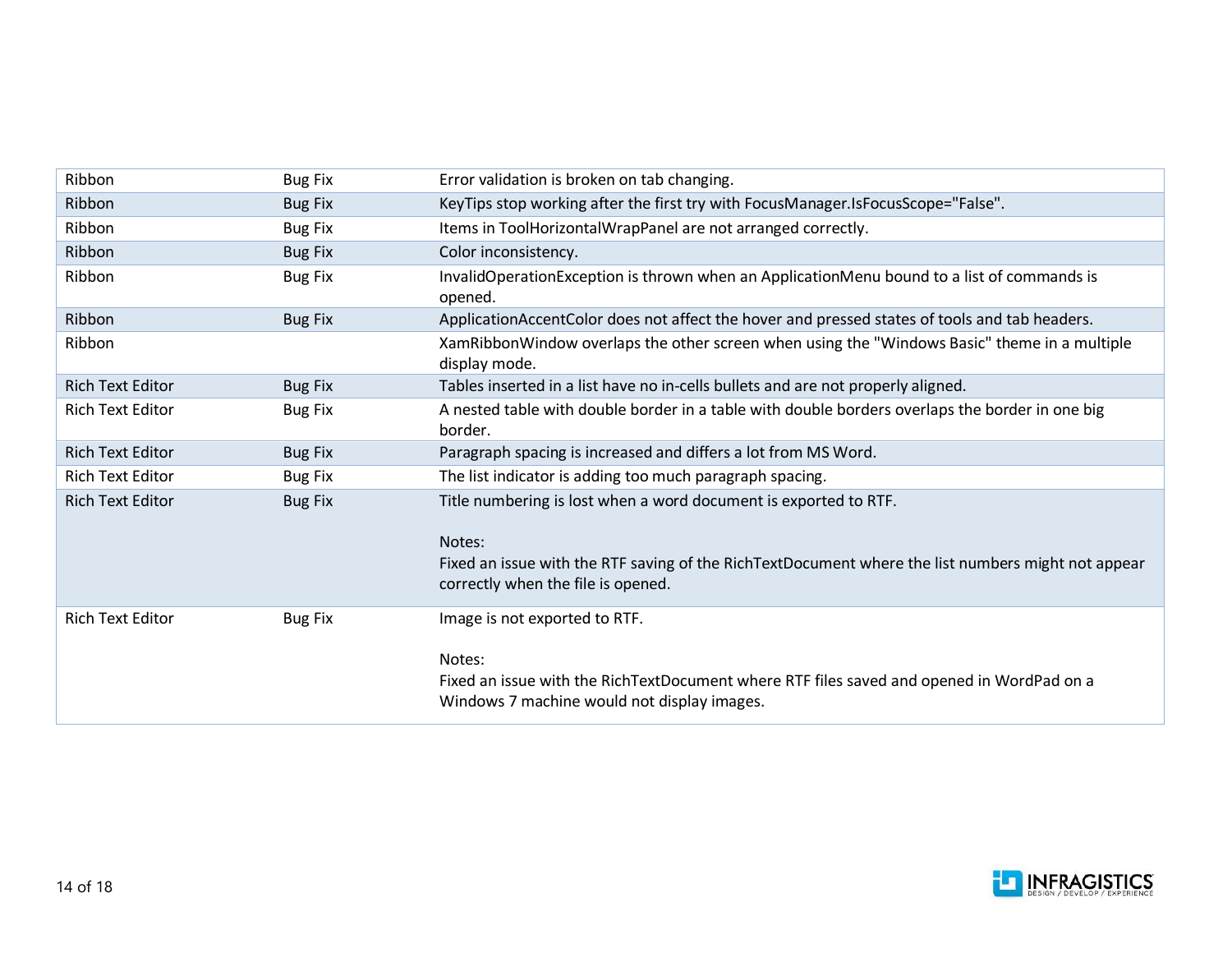| <b>Rich Text Editor</b> | <b>Bug Fix</b> | Copy to clipboard using Ctrl+C after double click selection is not working.                                                                                                                                                                                                                                                                            |
|-------------------------|----------------|--------------------------------------------------------------------------------------------------------------------------------------------------------------------------------------------------------------------------------------------------------------------------------------------------------------------------------------------------------|
|                         |                | Notes:<br>Fixed an issue in the XamRichTextEditor where content from the first copy operation performed may<br>take a while to appear on the clipboard, so an immediate paste operation may paste stale data.                                                                                                                                          |
| <b>Rich Text Editor</b> | <b>Bug Fix</b> | A white point appears at the bottom right corner when Background is set.<br>Notes:<br>Resolved an issue in the XamRichTextEditor where a single white pixel was displayed in the lower right<br>corner of the control when the document background was set to a color other than white and the<br>vertical and horizontal scrollbars were not visible. |
| <b>Rich Text Editor</b> | <b>Bug Fix</b> | Rich Text Editor imports from HTML missing table borders.<br>Notes:<br>Fixed two issues in the RichTextDocument where cell borders were not always displaying correctly and<br>cells with no text in HTML were sometimes not being included in the loaded table.                                                                                       |
| <b>Rich Text Editor</b> | <b>Bug Fix</b> | Pasting in a list is not working when using PlainTextSerializationProvider.                                                                                                                                                                                                                                                                            |
| <b>Rich Text Editor</b> | <b>Bug Fix</b> | ImageNode's Transform is not working if RenderSize is set.<br>Notes:<br>Fixed an issue in the RichTextDocument where images might not be rotated correctly when their<br>render size is set.                                                                                                                                                           |
| <b>Rich Text Editor</b> | <b>Bug Fix</b> | UpdateSelectionWithSpans throws NullReferenceException when selecting the whole paragraph and<br>replacing its content.                                                                                                                                                                                                                                |
| <b>Rich Text Editor</b> | <b>Bug Fix</b> | Vertical line spacing is different than MS Word.<br>Notes:<br>Fixed an issue with the RichTextDocument where default paragraph and character settings were not<br>being reflected in the resolved settings of the nodes.                                                                                                                               |

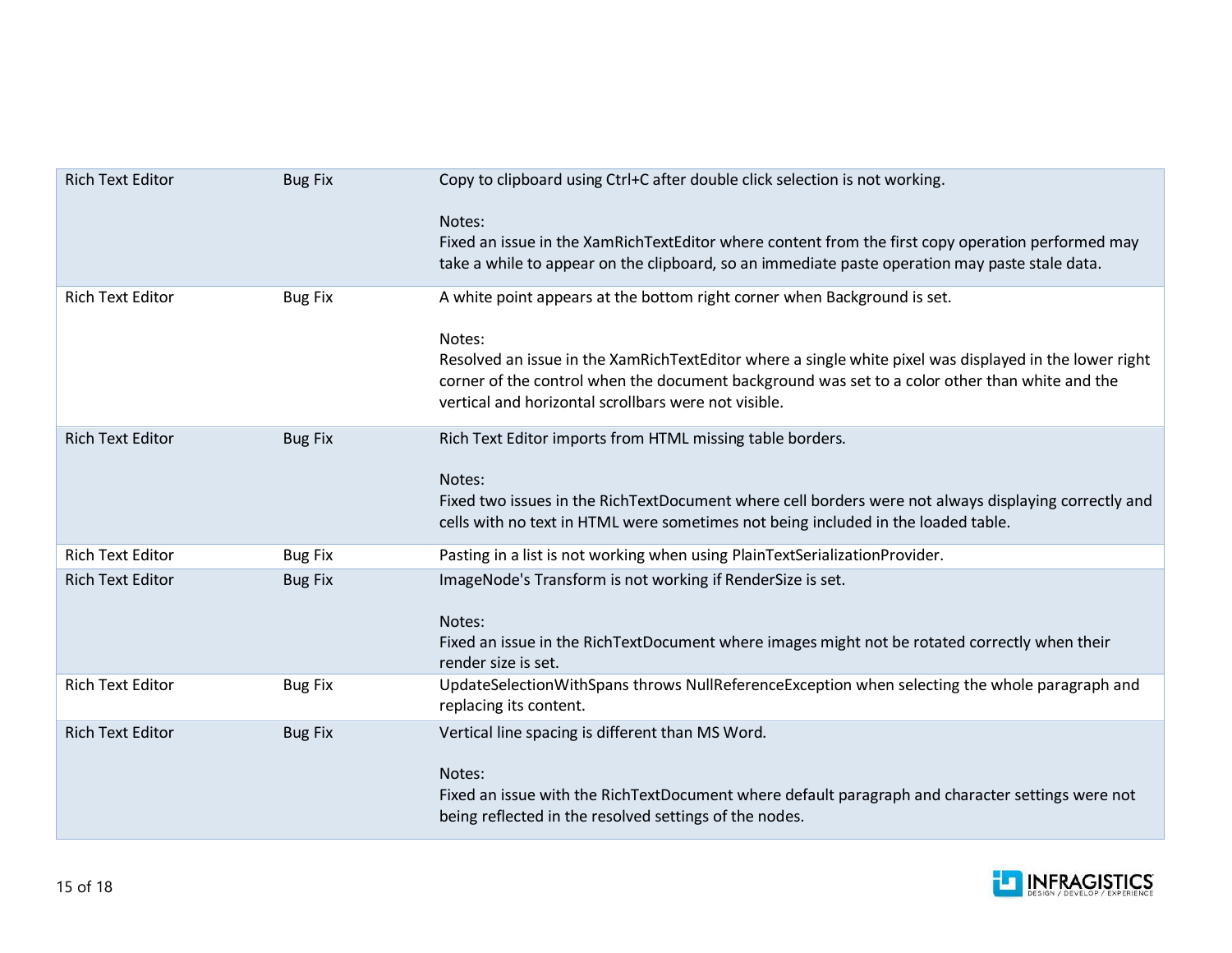| <b>Rich Text Editor</b> | <b>Bug Fix</b> | Text shakes as the caret moves.                                                                                                                                                                                                                                                                                   |
|-------------------------|----------------|-------------------------------------------------------------------------------------------------------------------------------------------------------------------------------------------------------------------------------------------------------------------------------------------------------------------|
|                         |                | Notes:<br>Resolved an issue in the XamRichTextEditor that occurred when arrowing left and right from character<br>to character within a line that is taller than the viewable area of the control. In this case the text<br>would shift position up and then down with each key press.                            |
| <b>Rich Text Editor</b> | <b>Bug Fix</b> | Error message appears in the output window when loading RichTextDocument.                                                                                                                                                                                                                                         |
|                         |                | Notes:<br>Eliminated some Visual Studio Output window debugging messages that erroneously appeared in<br>certain situations. The messages include: 'Can't map offsets while layout is being built' and<br>'GetCaretLayoutFromDocumentOffset document offset: n not found' and 'CaretLayoutInfo not<br>available!' |
| Schedule                | <b>Bug Fix</b> | The reminder combo box is not styled in all themes except Metro Dark theme.                                                                                                                                                                                                                                       |
| Schedule                | <b>Bug Fix</b> | The selection of the reminder ComboBox in the activity dialog should not have borders in the Office<br>2013 theme.                                                                                                                                                                                                |
| Schedule                | <b>Bug Fix</b> | NullReferenceException is thrown multiple times when null DateRecurrenceRuleBase is added to the<br>Rules collection.<br>Notes:<br>Fixed an issue in the Schedule library where null entries were allowed to be added to the<br>DateRecurrence.Rules collection.                                                  |
| Schedule                | <b>Bug Fix</b> | Appointment is not added after initially cancelling the Add operation and then adding through dialog<br>window.                                                                                                                                                                                                   |
| Schedule                | <b>Bug Fix</b> | The activity recurrence count is not respected when the interval is greater than 1.                                                                                                                                                                                                                               |
| Schedule                | <b>Bug Fix</b> | Decimal values for Reminder or Recurrence cannot be set when using German culture.                                                                                                                                                                                                                                |
| Slider                  | <b>Bug Fix</b> | XamDateTimeRangeSlider doesn't work as expected when is hosted in a ControlTemplate.                                                                                                                                                                                                                              |
| Spell Checker           | <b>Bug Fix</b> | Missing header icon for IG & Office2010Blue themes in the XamSpellCheckerDialogWindow.                                                                                                                                                                                                                            |
| SpreadSheet             | <b>Bug Fix</b> | Some incorrect pixels appear at the green selection rectangle.                                                                                                                                                                                                                                                    |
| SpreadSheet             | <b>Bug Fix</b> | Some table rows' styles are lost when pasting in a newly added worksheet.                                                                                                                                                                                                                                         |

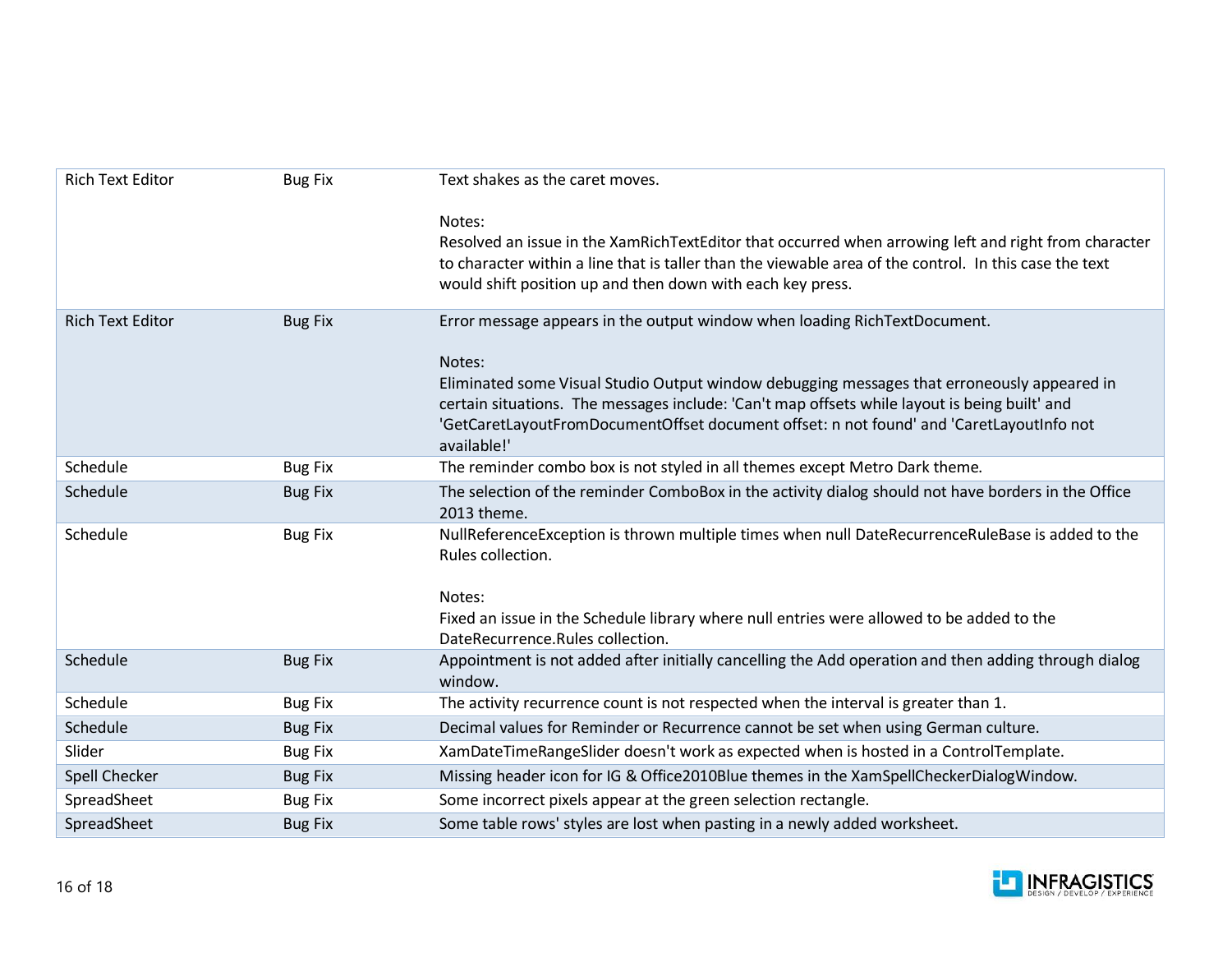| SpreadSheet   | <b>Bug Fix</b> | Copy-pasting a whole worksheet from excel to a spreadsheet is slow operation.                                                                                                                                                                        |
|---------------|----------------|------------------------------------------------------------------------------------------------------------------------------------------------------------------------------------------------------------------------------------------------------|
| SpreadSheet   | <b>Bug Fix</b> | Columns with locked cells can be deleted from a protected sheet when column deletions are explicitly<br>allowed.                                                                                                                                     |
| SpreadSheet   | <b>Bug Fix</b> | The selection is not properly spread to all cells when made for multiple selected sheets with merged<br>cells.                                                                                                                                       |
| SpreadSheet   | <b>Bug Fix</b> | ContextMenu is not shown for Select All button in the xamSpreadsheet.                                                                                                                                                                                |
| SpreadSheet   | <b>Bug Fix</b> | Links can be added by typing in an unlocked cell when a worksheet is protected and inserting of<br>hyperlinks is not allowed.                                                                                                                        |
| SpreadSheet   | <b>Bug Fix</b> | Deleting all cells when all rows and columns are selected is not resetting the column settings like width<br>and format.                                                                                                                             |
| SpreadSheet   | <b>Bug Fix</b> | A row with all cells unlocked cannot be deleted when deletions are allowed if a column has been<br>already deleted.                                                                                                                                  |
| SpreadSheet   | Improvement    | A single accent color property to change all colors in XamSpreadsheet.<br>Notes:                                                                                                                                                                     |
|               |                | A new derived SpreadsheetResourceProvider has been added -<br>Office2013SpreadsheetResourceProvider. This class has an AccentColor property which is used to<br>calculate the highlight/accent colors within the spreadsheet portion of the control. |
| SpreadSheet   | <b>Bug Fix</b> | Unable to load a workbook in XamSpreadsheet.                                                                                                                                                                                                         |
| SpreadSheet   | <b>Bug Fix</b> | Unable to type '-', '+', '=' characters as standalone characters in xamSpreadsheet.                                                                                                                                                                  |
| SpreadSheet   | <b>Bug Fix</b> | The active cell does not accept text input unless the active cell is moved or enters edit mode when<br>hosted in an ElementHost.                                                                                                                     |
| SpreadSheet   | <b>Bug Fix</b> | XamSpreadsheet does not take the focus when clicked if it is used in an ElementHost and the keyboard<br>focus is outside that ElementHost.                                                                                                           |
| Theme Manager | <b>Bug Fix</b> | The 2014.2 public source code does not include the ThemeManager folder.<br>Notes:                                                                                                                                                                    |
|               |                | The "Source Code" package is updated with the necessary theme projects. They should be located in<br>"ThemeManager" folder.                                                                                                                          |